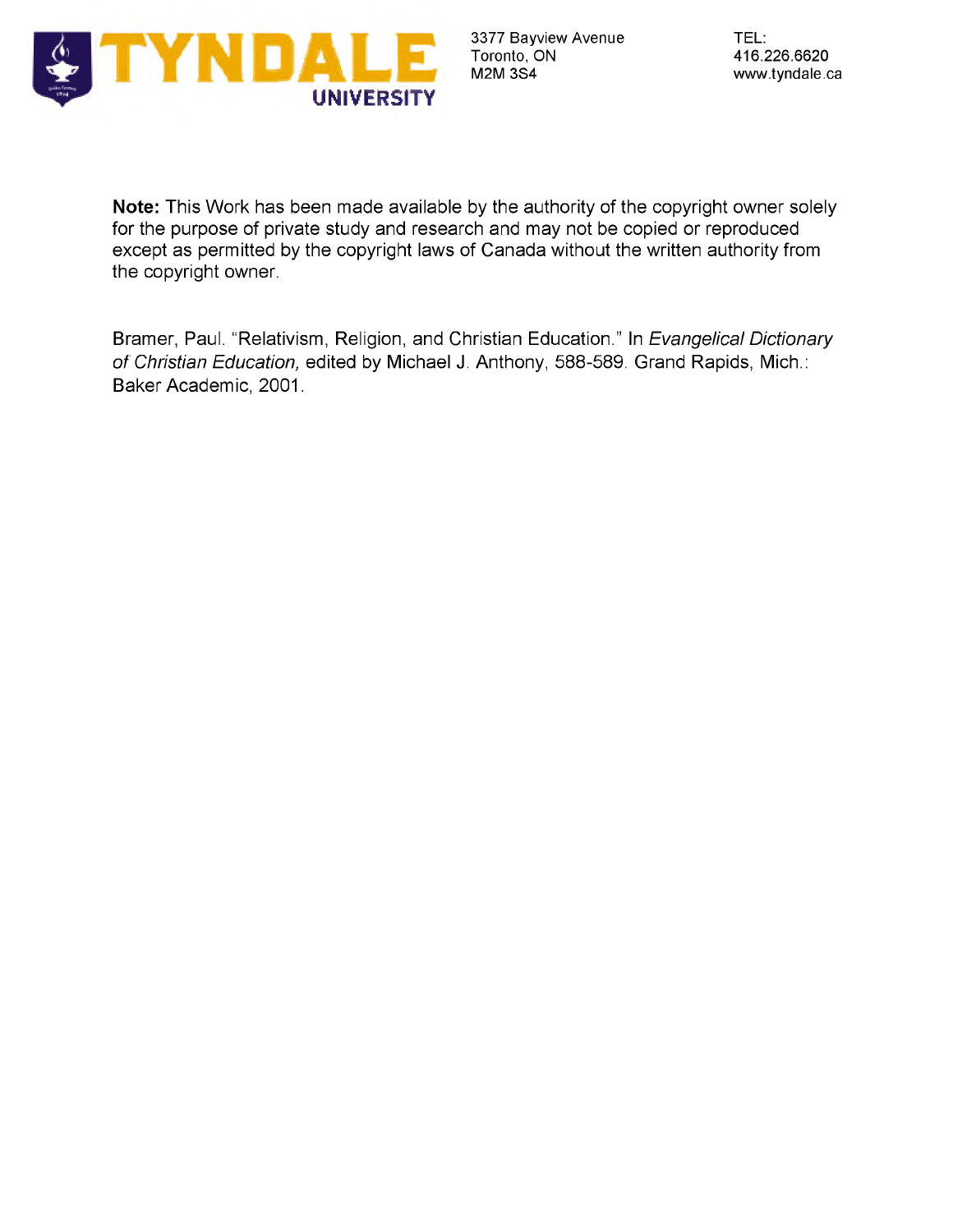## EVANGELICAL DICTIONARY of CHRISTIAN EDUCATION

Edited by

Michael J. Anthony

Associate Editors;Warren S. Benson, Daryl Eldridge, and Julie Gorman

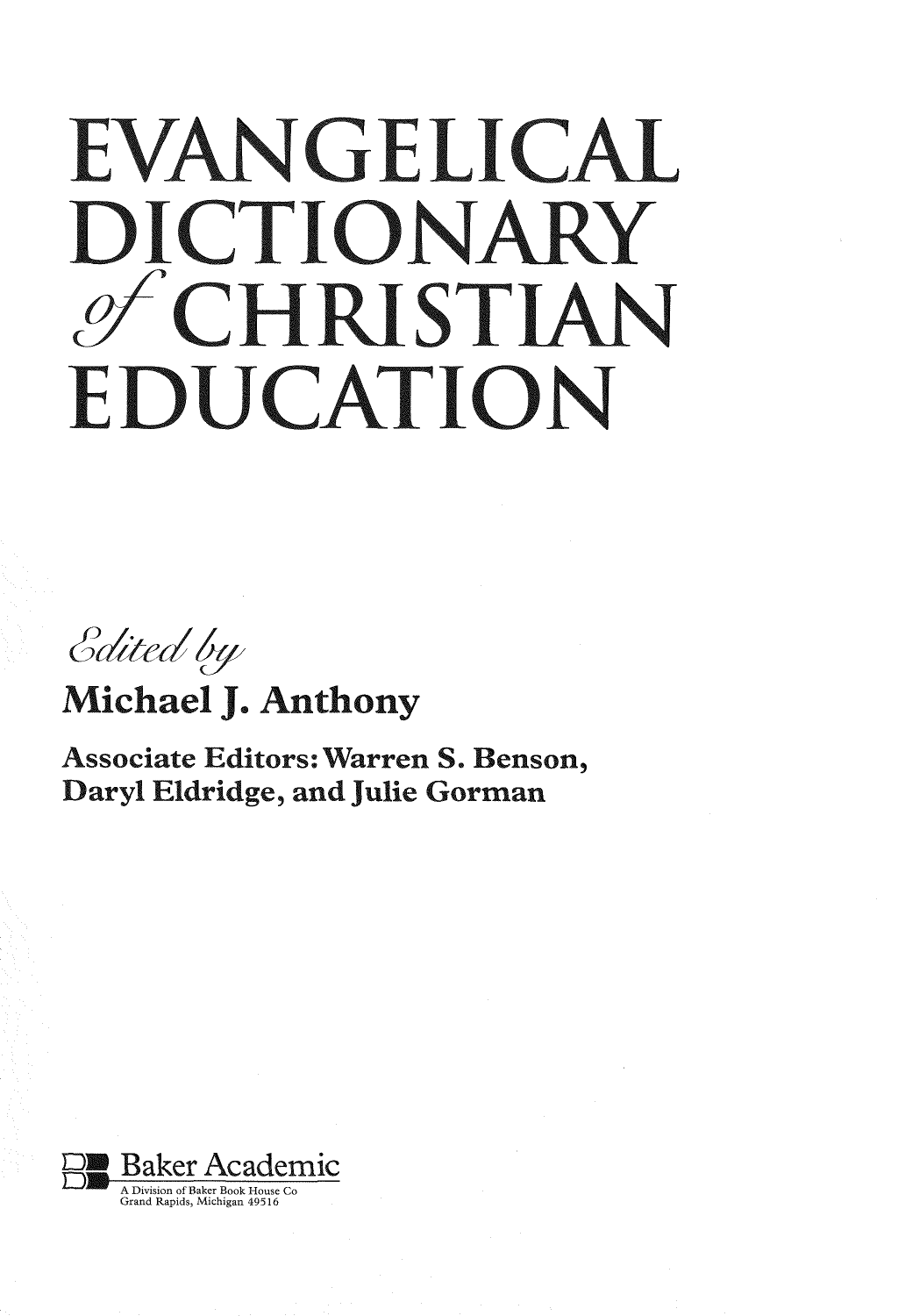© 2001 by Baker Book House Company

Published by Baker Academic a division of Baker Book House Company P.O. Box 6287, Grand Rapids, MI 49516-6287

Printed in the United States of America

All rights reserved. No part of this publication may be reproduced, stored in a retrieval system, or transmitted in any form or by any means—for example, electronic, photocopy, recording—without the prior written permission of the publisher. The only exception is brief quotations in printed reviews.

## Library of Congress Cataloging-in-Publication Data

Evangelical dictionary of Christian education / general editor, Michael J Anthony ; associate editors, Warren Benson, Daryl Eldridge, and Julie Gorman. p. cm. — (Baker reference library) Includes bibliographical references and index. ISBN 0-8010-2184-7 (hardcover)

1. Christian education—Dictionaries. I. Anthony, Michael J. II. Benson, Warren S. III. Eldridge, Daryl, 1951- IV. Gorman, Julie. V. Series.

BV1461.E93 2001 268.03—dc21 00-050763

Unless otherwise indicated, Scripture quotations are from the HOLY BIBLE, NEW INTERNATIONAL VERSION®. NIV®. Copyright © 1973, 1978, 1984 by International Bible Society. Used by permission of Zondervan Publishing House. All rights reserved.

Scripture quotations identified nase are taken from the NEW AMERICAN STANDARD BIBLE ®. Copyright © The Lockman Foundation 1960, 1962, 1963, 1968, 1971, 1972, 1973, 1975, 1977, 1995. Used by permission. ([www.Lockman.org](http://www.Lockman.org))

Scripture quotations identified NKJV are taken from the New King James Version. Copyright © 1979, 1980, 1982 by Thomas Nelson, Inc. Used by permission. All rights reserved.

Scripture quotations identified nrsv are taken from the New Revised Standard Version of the Bible, copyright 1989 by the Division of Christian Education of the National Council of the Churches of Christ in the USA. Used by permission.

Scripture quotations identified TLB are taken from The Living Bible © 1971. Used by permission of Tyndale House Publishers, Inc., Wheaton, IL 60189. All rights reserved.

Scripture quotations identified NLT are taken from the Holy Bible, New Living Translation, © 1996. Used by permission of Tyndale House Publishers, Inc., Wheaton, IL 60189. All rights reserved.

For information about academic books, resources for Christian leaders, and all new releases available from Baker Book House, visit our web site:

<http://www.bakerbooks.com>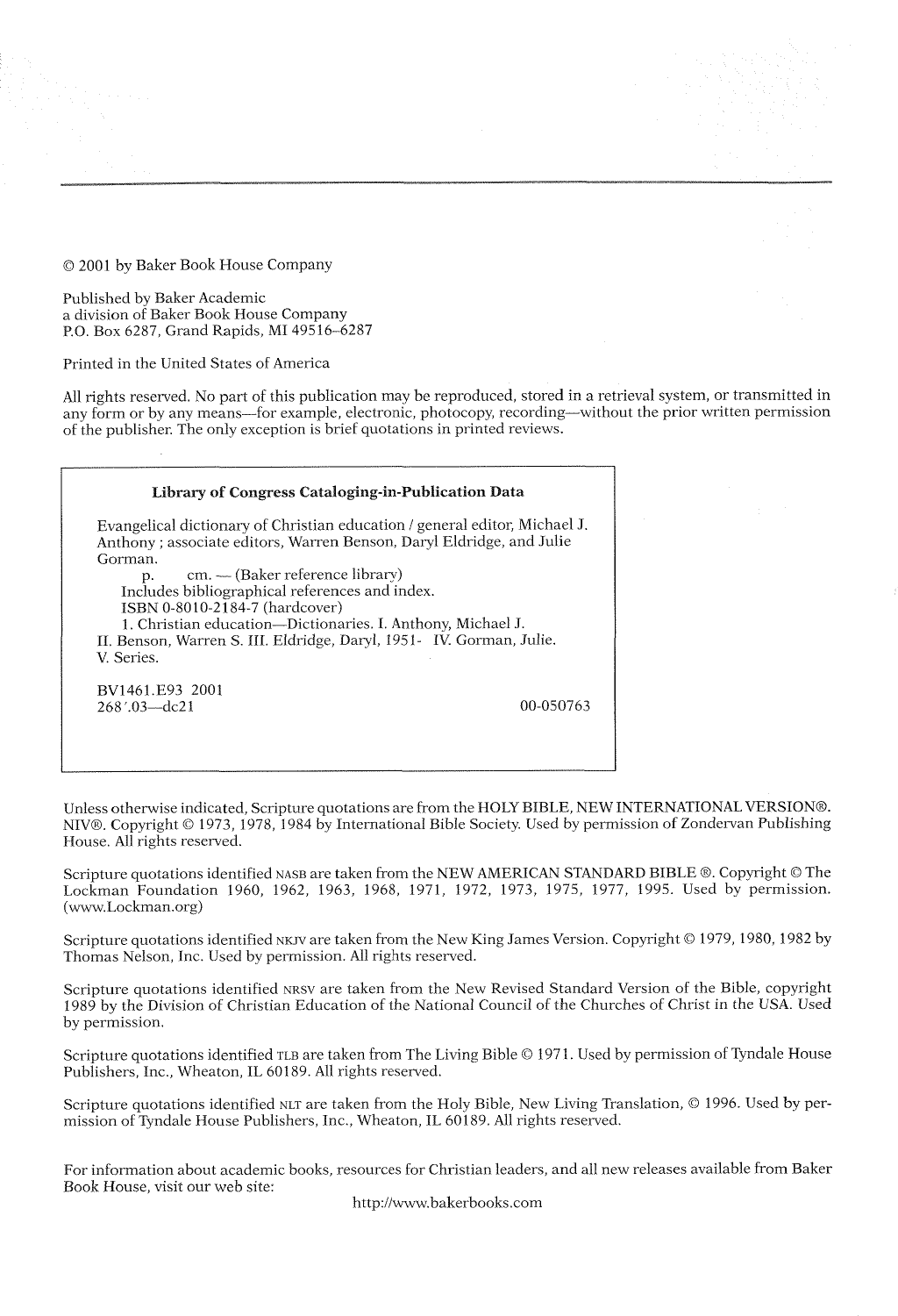Relativism, Religion, and Christian Educa tion. Relativism is a philosophic position which denies that there is any absolute reference point or that there is any possibility of knowing any thing as it is. Relativism affirms that one's knowledge and value judgments, that is, what one per ceives as true or false, right or wrong, good or bad, are subject to one's perception and situation. Because perceptions and situations differ from place to place, time to time, person to person, and culture to culture, relativism concludes that no universal judgments can be made. While rela tivism may be related to pluralism, it should not be confused with it. Pluralism is a social reality and a political position, acknowledging differ ences, particularly racial, cultural, and religious differences, and affirming the right of most differences to exist.